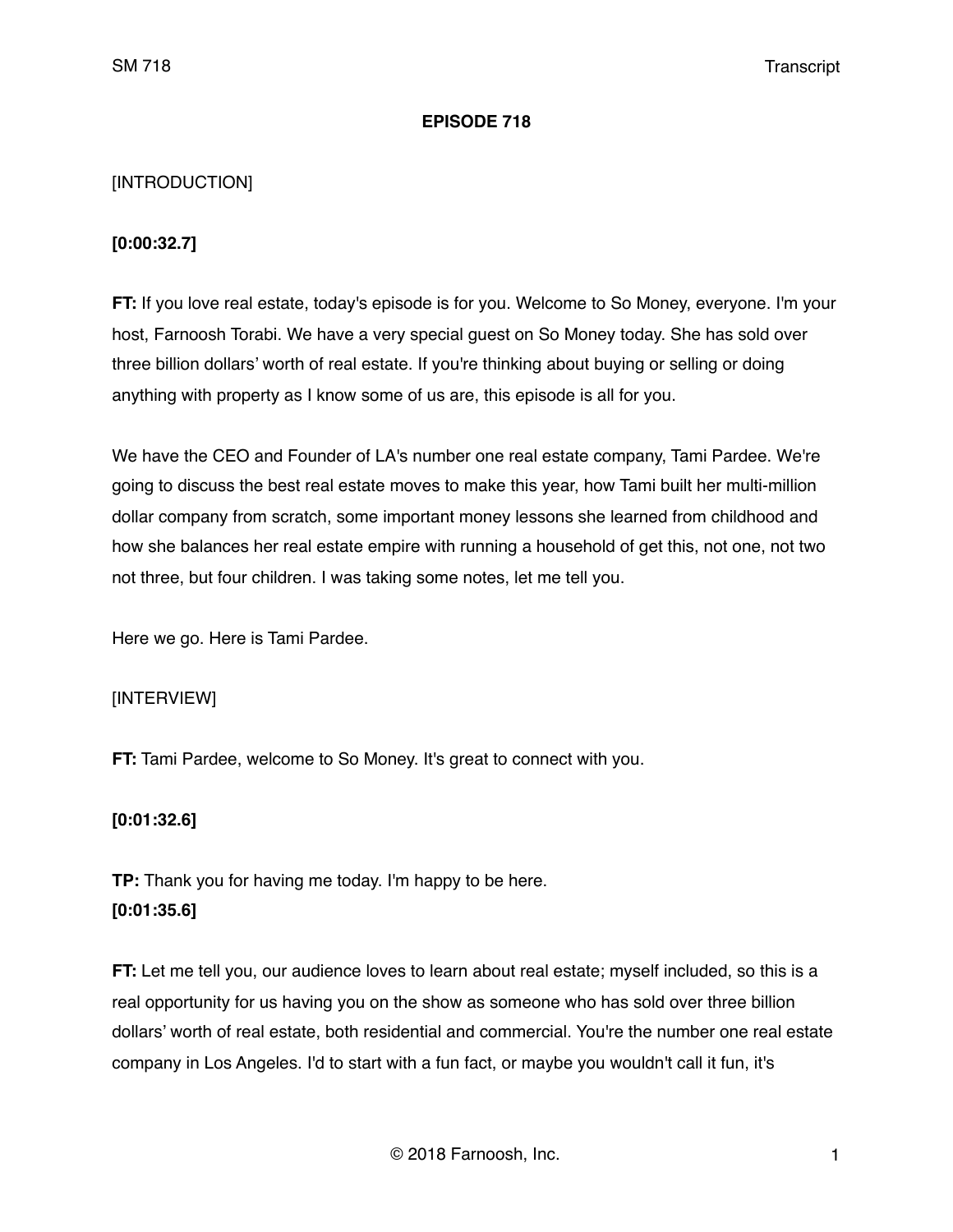interesting. I dug up something about you which is pretty – I just want to ask you about it. I know. What is it –

# **[0:02:07.8]**

**TP:** Go ahead. What is it?

# **[0:02:08.1]**

**FT:** Such a build-up. I read that you used to work for Sharon Stone in the heyday and that you called it a very difficult job. You felt so empty as a person, never wanted to feel that way again. Is that what was the catalyst for going out there and striking out on your own as an entrepreneur, as in real estate?

# **[0:02:29.1]**

**TP:** Yeah, I think so. I learned a lot from Sharon, because you can learn from good or bad in people. I learned some great things from her and I learned something that I didn't want to keep doing in business. I also realized that I wanted to be my own boss. I didn't want to be somebody's shadow ever. That was definitely something that affected me and really catapulted me into the next arena of my life, if you will.

# **[0:02:55.6]**

**FT:** Living and working in Hollywood, Los Angeles. That is unique, just living and working in New York is unique compared to the rest of the country, the world. Talk about some of the advantages to being out in Hollywood, Los Angeles for someone who wants to build a real estate business.

### **[0:03:14.3]**

**TP:** I mean, I'm from Oregon. I actually left Oregon, because I felt in Oregon there was a glass ceiling. Actually in Los Angeles, I feel you can be anyone and people are very accepting here.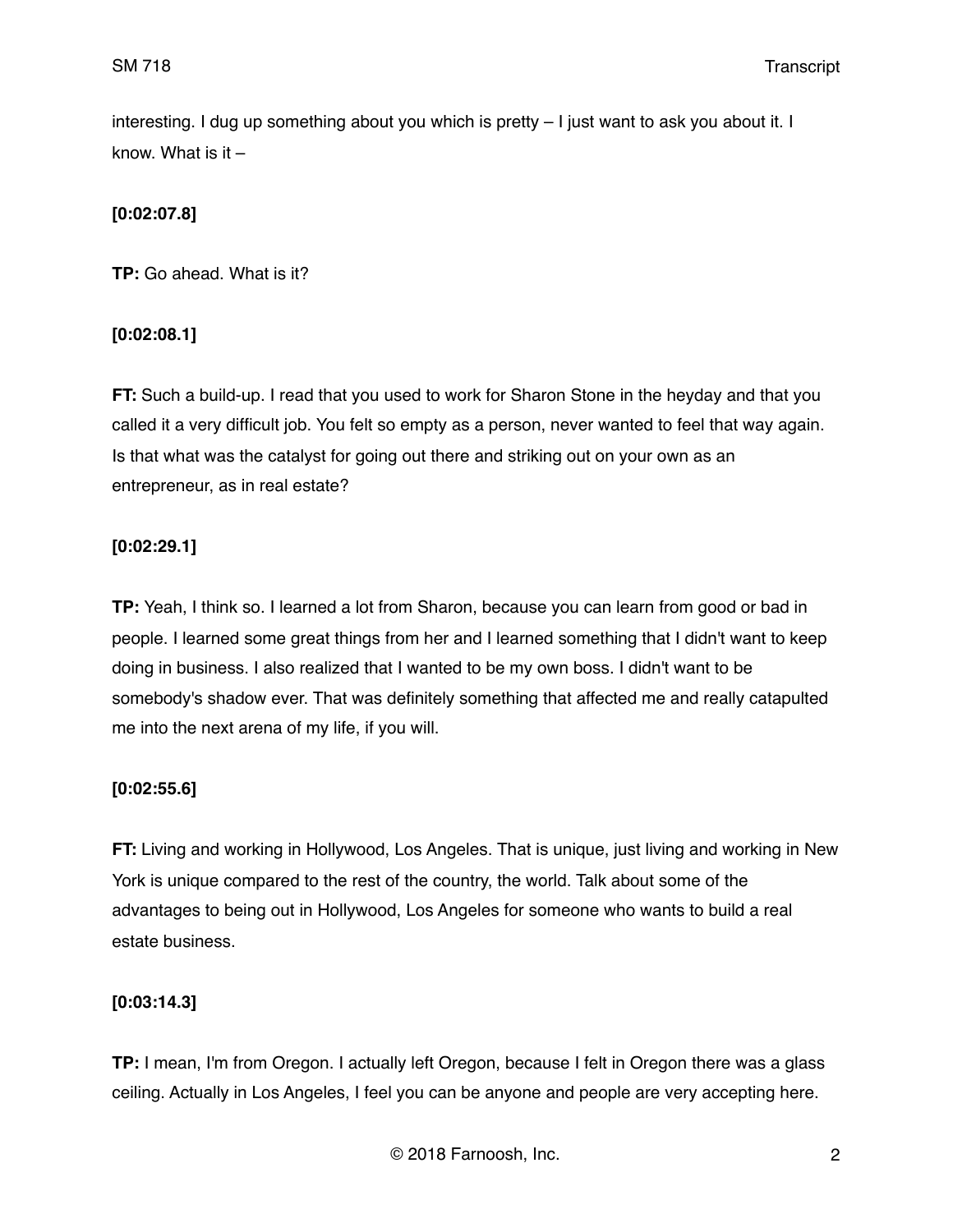As a woman-owned business, I feel I've gotten a lot of support throughout the Los Angeles community in Hollywood and I mean, just everyone I've met actually. I think it's been great. I do. It's a creative environment and it's crazy and funny and you just have to laugh and roll with the punches here.

#### **[0:03:41.8]**

**FT:** Just like New York, the value of real estate is a match there. I mean. I just love looking at some of the homes. the celebrity homes that go on the market and then you get to imagine what it's like to live in there; 18,000 square foot villas. I'm sure you've seen your fair share of them. What do you credit most to your success, Tami?

I heard you talk earlier about having the opportunity to have to be supported and to work in a creative environment, but what would you say is the number one reason for your success as someone who's built quite the empire, I can call it that, a real-estate empire, 3 billion dollars' worth of real estate?

#### **[0:04:23.9]**

**TP:** I don't give up and I always look at a situation. If I'm confused at a situation, I try to figure it out right away. If a deal goes south, I'm the first one to call and say, "Hey, this looks like this is happening. Let's fix it. Let's go here. Let's do this." There's always a plan A, B and C with me.

Also, I think it's really important in our relationships and in business to connect with people and to be real and if you mess up, tell them. Then also tell them how you're going to fix it. 57% of my clients are return or repeat. The average person in real estate is 11%. People want that. They want to know that you have their back and it's if there's a mistake, you're going to own it and you're going to fix it and you're going to move forward.

### **[0:05:06.5]**

**FT:** Right, because so many other kinds of businesses, relationship – it's all about relationship that you ultimately have to be able to connect well with your client, because here in New York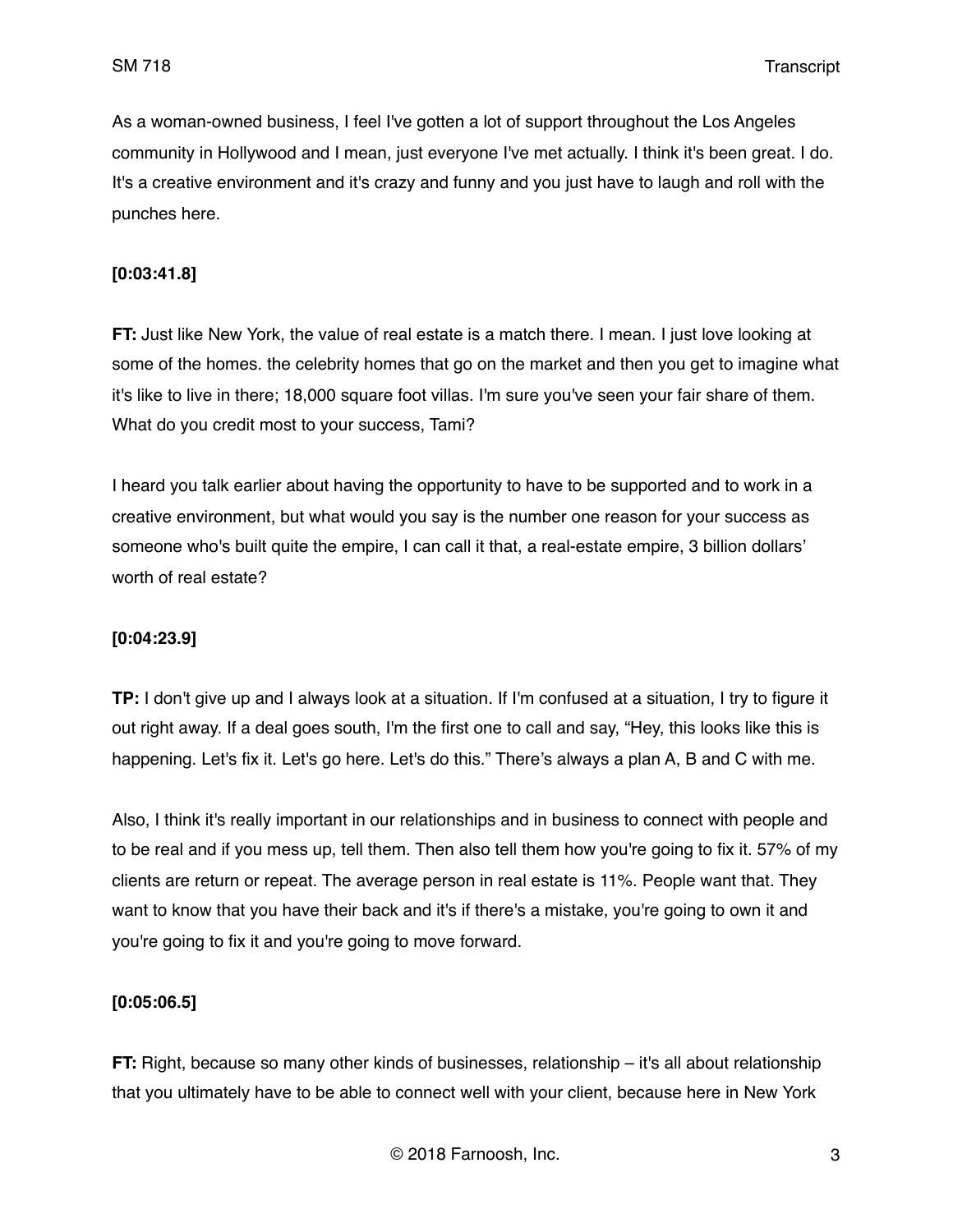for example some sellers don't even hire real estate agents, because the market is that hot, you just hire an attorney.

Then I think that there is something too, there's value in working with someone who's got your back who can help you navigate through, who can best position your home in the real estate market. As a real estate agent, if you're not a good people person, you're out of the game.

#### **[0:05:42.2]**

**TP:** The thing is I actually teach on – It's funny to everybody that works with me. The connection even is so nonverbal, so we actually do classes on really body language and how to talk to people and how to match their tonalities. We get little gifts for people if it's their birthday or if they're sick, or – It is. People weren't living in such an unconnected world right now and they're trying to disconnect or else even more, but the thing is emotionally real estate is very important to people. People's homes is one of the most important – really the most important financial transaction they can ever make.

They want they really want somebody that trust for that process. In order to gain that trust, its connection and it's also mirroring a lot. We do a lot of mirroring with people and really just have – let's have coffee, let's have lunch, let's be together. That's been really important and really helped our company grow.

### **[0:06:33.2]**

**FT:** You have a little Empire at home too. You have four kids.

**[0:06:37.6]**

**TP:** I do.

**[0:06:38.1]**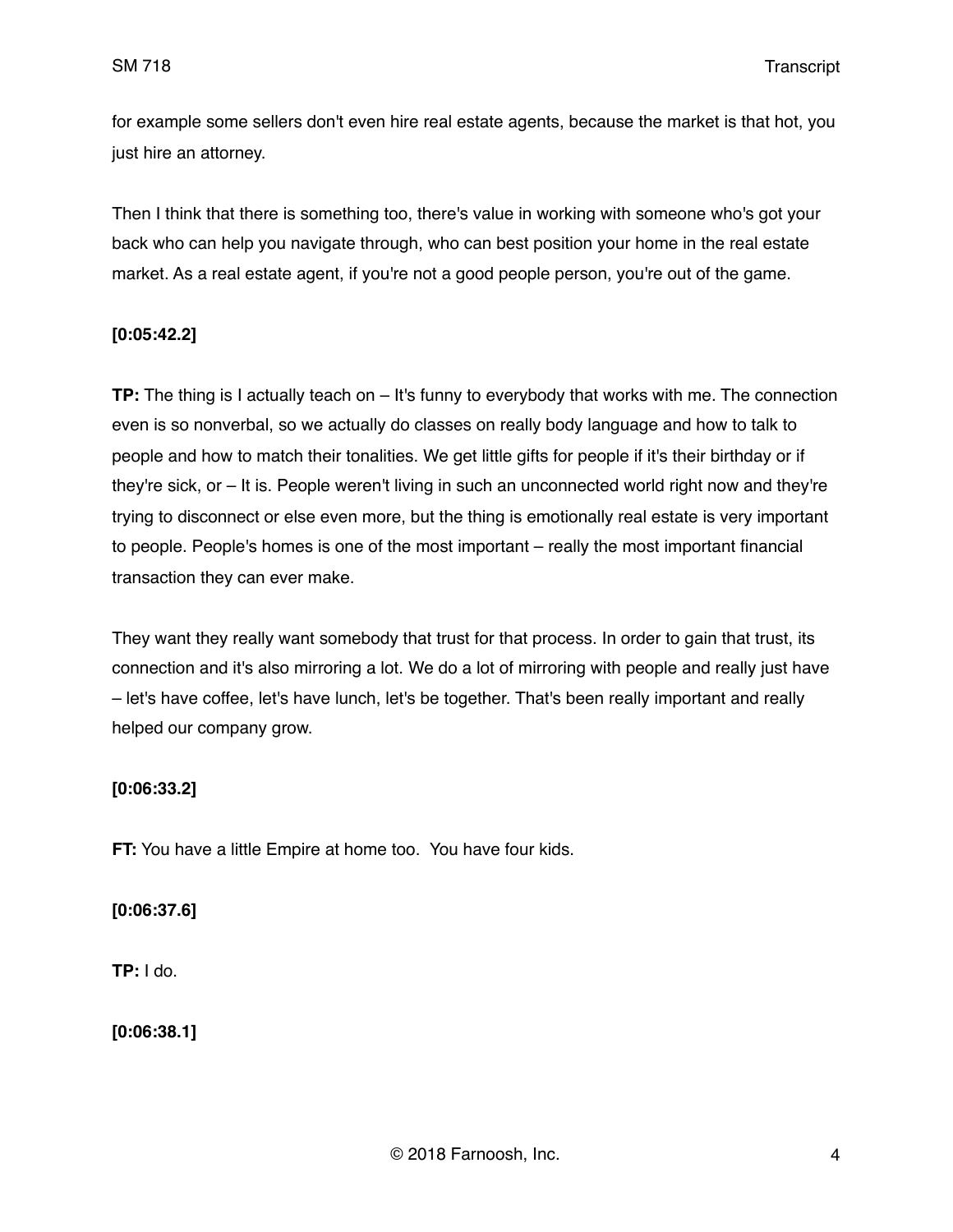**FT:** I read to that you realized that you needed a professional purpose after your first child was born. Take us back to that moment when – why did that epiphany – it doesn't happen to every mom. Not all moms have that realization, but you did.

#### **[0:06:56.4]**

**TP:** I did. I had a really colicky child. She would not stop crying. I remember sitting at the Mommy and Me groups and she was crying and crying and I thought I can't. I can't do this. I can't just do this. I think stay-at-home moms, I think it's the most difficult job and I take my hat off to every single one of them, because it truly is more difficult than what I do.

I also realized that I'm doing some nonprofit work right now on it is these moms are so talented that they're not only my allies in creating this empire. In that Mommy and Me group, I had nine girls, women and their moms and I sold them four houses in the first two years. Then they talked and then they talked and then they talked. It was all about relating to them too. That's actually how it catapulted me. It was the mom groups.

#### **[0:07:44.0]**

**FT:** There are so many people in this audience that are interested in the real estate market like I mentioned. We have to ask you what's your temperature read on the market this year? Is it a good time to buy, sell, rent? I know that a lot of this isn't about – shouldn't look at real estate as a timing thing, but that's the reality. We want to make sure that we're – if we have you on the podcast, why not ask you this question, of someone who's in this market day in and day out.

#### **[0:08:11.0]**

**TP:** Right. Here is the thing, Los Angeles in general we just don't have a lot of inventory here and we're not building – Downtown Los Angeles is a little bit different, but West Los Angeles from really, I mean, Beverly Hills West, they're not building a lot of properties. We have always had a market that's been very positive over here. I think that we're going to be at about a 9% gain this year and historically we were at 11% to 17% depending on literally street by street.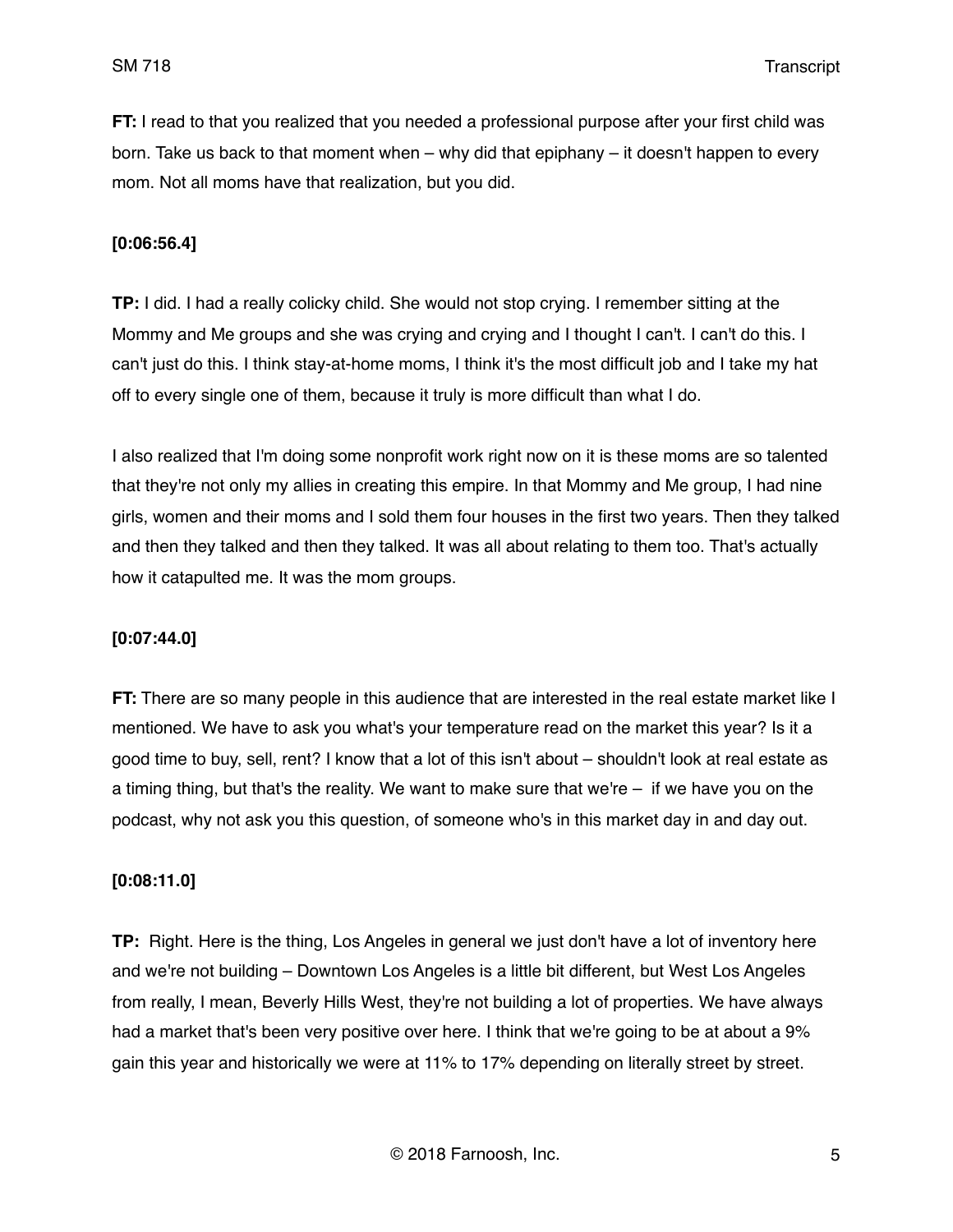It's still a really good time to buy. If you look in the Venice area, for example, over the last 20 years on average we've had an 11% increase per year. It's a very good investment. Very good. Actually compared to New York and San Francisco, we're still a reasonable place to buy. I mean, I know it's a million dollars and that that's a lot of money, but in a major city and that's actually a house, not a condo. There's still areas that you can do that. That's good to know.

#### **[0:09:07.0]**

**FT:** Yeah. I watch a million dollar listing on Bravo. I'm a little behind. Have you ever been approached to have a TV show? If you have, why haven't you pursued?

#### **[0:09:18.7]**

**TP:** I have. I was supposed to do one for NBC actually. It was a shark tank of real estate and then relativity went belly-up, so then that ended. I've been on million dollar listing. That's not really the reality of real estate. Here is the thing, I would want to be somebody serious out there and helping people actually make money doing it and not be just more – less drama, less drama, more real actually.

#### **[0:09:47.4]**

**FT:** Well, at least in the New York version of it some of the guys are actors, that was their former life, so there you go. I love to ask our guests about their childhood and you've actually talked about this in other articles. Your father was a homebuilder, your mom a home designer and a builder. This was very much in your DNA to rise to this career path.

#### **[0:10:12.2]**

**TP:** Yeah, definitely. It was definitely in my DNA. I used to clean up construction site. I actually know how to build a house. I know what it looks like to put windows in and toilets. It's funny when I walk a house and I walk a construction site, I'm like, "Oh, we have two more months or you have –" I'm always spot on on it. I love houses. I love homes; love them.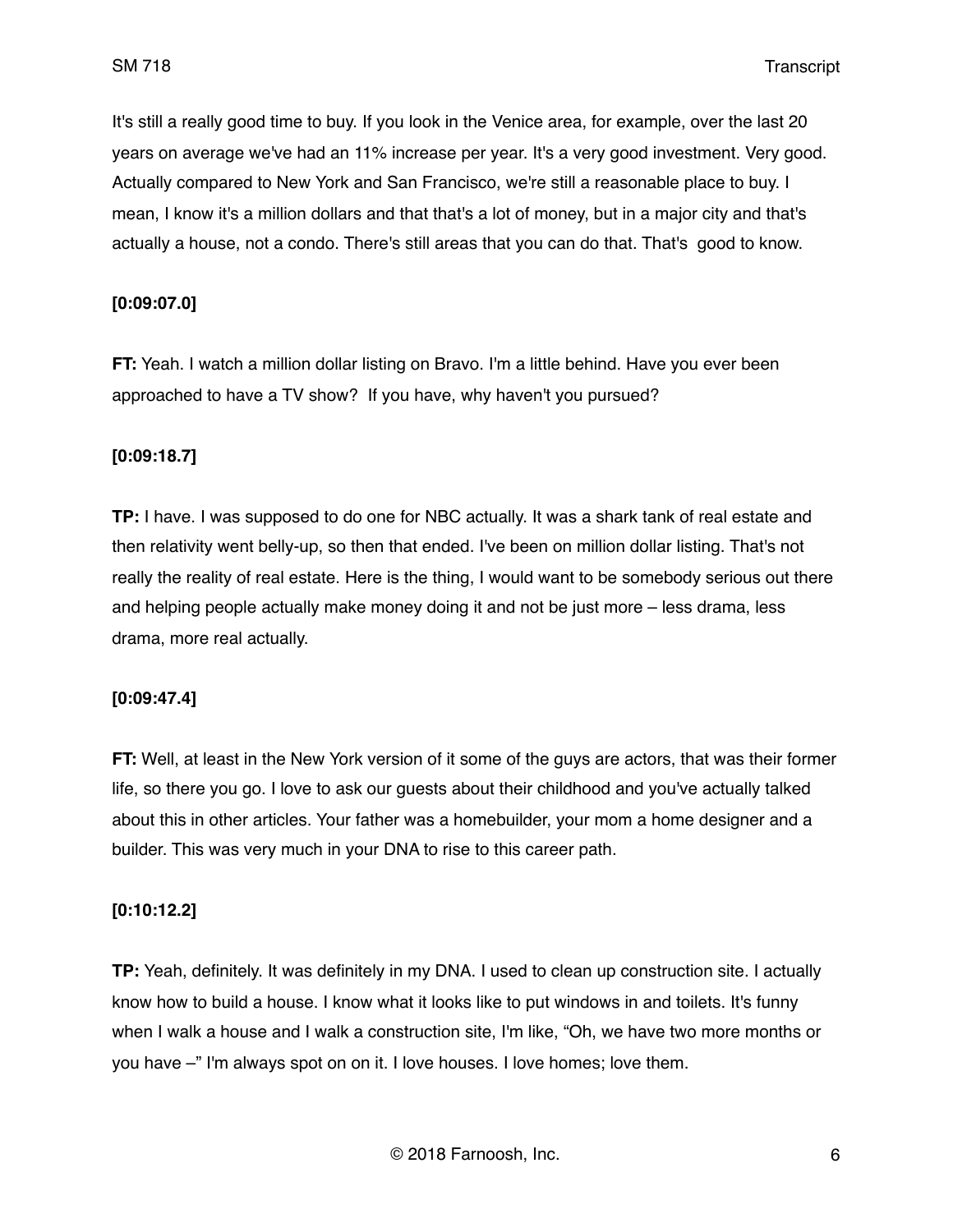## **[0:10:34.1]**

**FT:** What's a memory from growing up that really exemplifies your typical experience growing up in a household that was so real estate focused?

## **[0:10:45.4]**

**TP:** I have to be honest with you, I grew up in the 70s and 80s and I actually remember when we had the big downfall in the 80s. I owned a lot of real estate and I actually – which is probably against what most people would do is I have a lot of equity in a lot of my houses and commercial buildings, because I remember when the market crashed and the interest rates were 16% and everybody was freaking out and I remember thinking at a very young age I never ever want to have – owe more than 50% of the value of a property. I always put 50% down in everything I buy. It just makes me feel comfortable. To be honest with you, it's been a really great thing, because I never worry about money. If you're not worried about money, it comes to you.

# **[0:11:31.7]**

**FT:** The way that we go about buying homes. We mortgage them and it's usually the biggest chunk of our budget, maybe after childcare, or before childcare. That is more than you can handle, then none of the other chips are going to fall into place. Your budget will be out of sorts. Yeah, if you can try to reduce that cost as much as possible.

### **[0:11:52.0]**

**TP:** Right and the thing – is here's the thing too is that people sit there and they say to me they're like, "I want this big house." It's like, just get in the market in a condo, because if you get in a – especially in Los Angeles, it will go up and then you can catapult that to the next one that you might be four houses and four places in before you get to the house you really want, but you're in the market place then and you're building equity in that as we go. That's really important to do.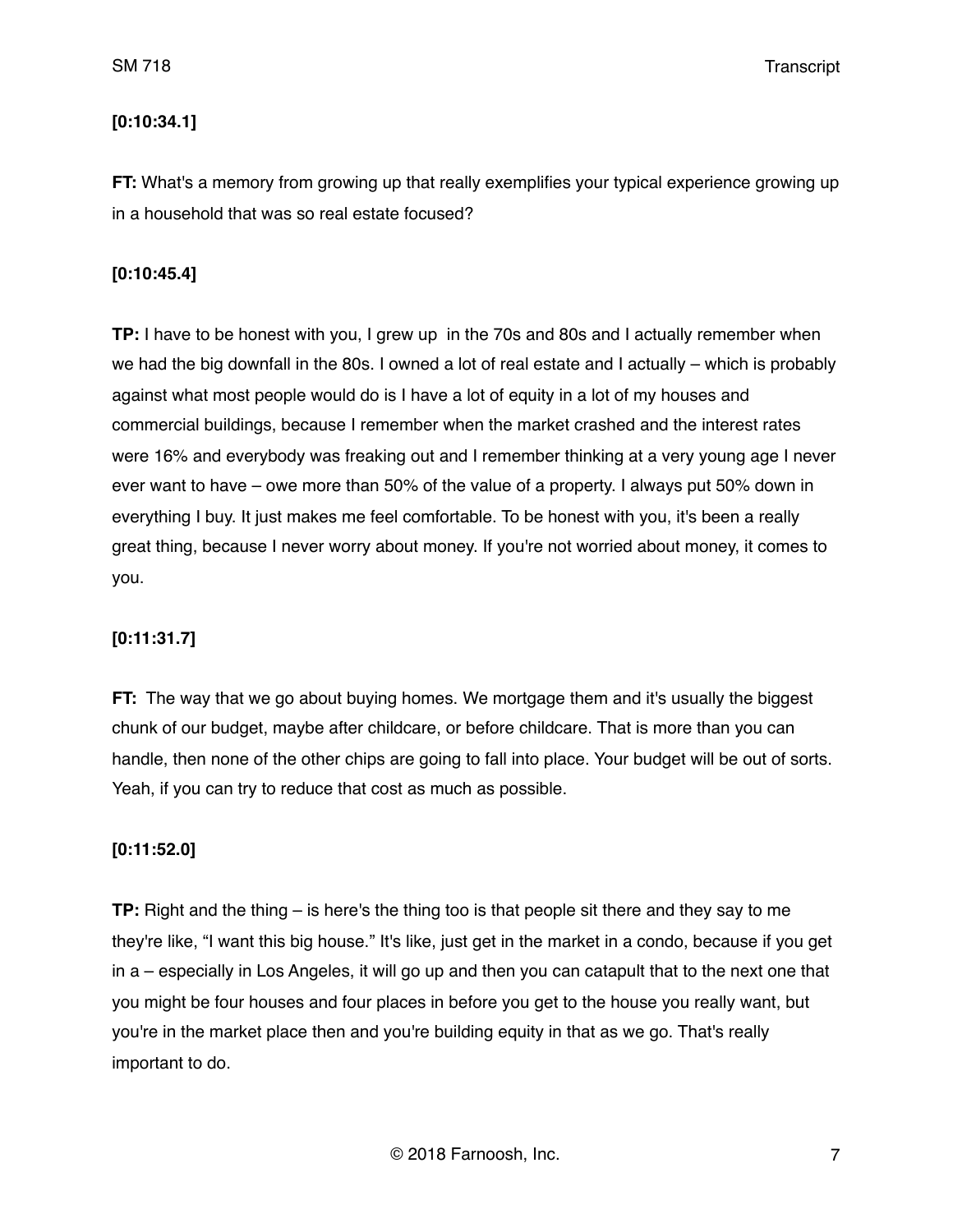## **[0:12:17.4]**

**FT:** That's a good point. Just get in the market somehow, mm-hmm.

#### **[0:12:22.1]**

**TP:** Right, right.

**[0:12:23.1]**

**TP:** It's hard when you're young though, and especially Millennials today, they're saddled with debt, they're not making very high salaries. They know that real estate can be a wise investment for the long run, but they're just – especially markets like New York where you need at least the 20% or 30% down payment. That can be a real hard thing to navigate.

## **[0:12:44.1]**

**TP:** We actually suggest people, like we opened an office in the desert and a lot of people are buying little places out there for 200,000 and they're VRBOing them out and they're making money. It's funny, because there are other options, especially in Los Angeles where you can go to Big Bear, or you can go to hum desert, or different little areas around Ventura and buy something smaller and because of VRBO out there and Airbnb they're able to rent them and make a little bit of money. Then at least they're in.

### **[0:13:11.3]**

**FT:** That's right. You go outside where you live, expand your radius and get an investment property. Use the cash flow to save to put towards maybe your next real place that you'll actually live in.

# **[0:13:25.7]**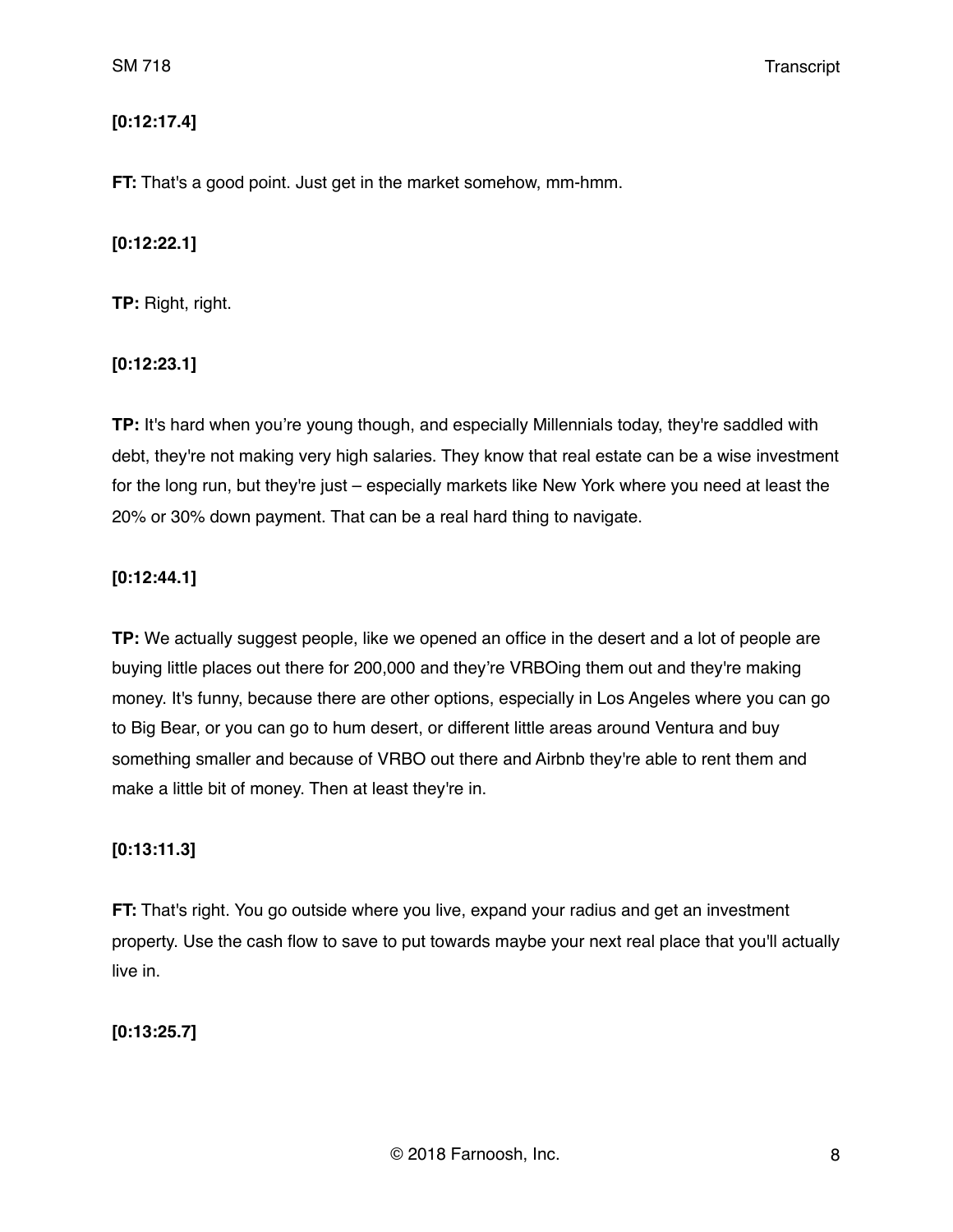**TP:** Exactly. Then actually what usually happens is those investment properties go up and then they can flip those into another property and keep – just keep the money moving and keep it moving is important. Get in the market first, that's the most important.

#### **[0:13:40.4]**

**FT:** Tami, a hard question but an important one, because we're hearing chatter about that we're going back to our terrible practices from 2004, 5, 6, 7 what led ultimately to the real estate crash of the great recession. I wonder, do you think there can be a repeat of that to some extent?

#### **[0:14:01.9]**

**TP:** I don't think so. It doesn't feel that way at all. I mean in 2007, 2008 was you could feel it. You just knew something was coming. I don't feel that way now. I actually don't. I think that people, especially well in our brokerage we're very – we really go through all the numbers of people and make sure people are safely walking into an investment and they're not house-poor going into it. I don't see that as – I see a little bit of a correction, but not what happened there. No.

#### **[0:14:32.3]**

**FT:** How did Los Angeles do in that timeframe? How did your business managed?

#### **[0:14:37.4]**

**TP:** Well, Los Angeles in our areas we lost about 17% over two years, but three years later we were up 5% over what we lost. It was a very quick dive and back up. For me, my business, we went up, I think it was 95% we gained market share, because we didn't put people in those loans. I mean, we were really very talked through our clients with everything and saying you shouldn't be in this loan or you should.

We really tried to deal with it at the beginning, because I thought it was – when you feel funny inside or when I feel funny, I don't let my clients go into those situations. This just not feel right.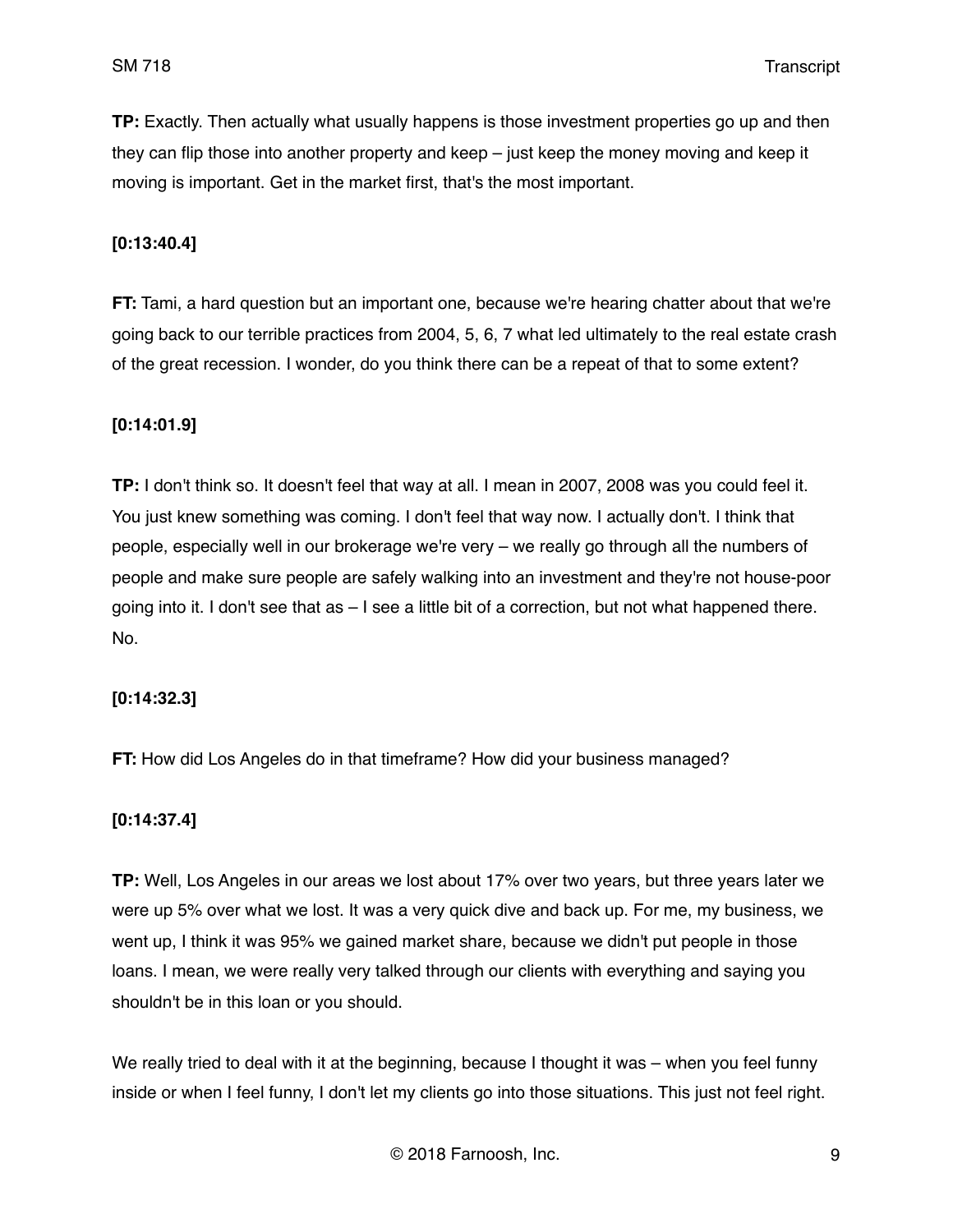We actually got a lot of market share, a lot of agents got out of the market, and because we were steadfast and we were strategic also in saying this is – people that were in trouble, we would literally come in be like, "This is what you need to do," and lay out a plan. We're like, "We got to follow this plan." Boom. We would do it with them. Honestly, they were super appreciative, because they didn't know what to do. People got in some serious messes.

### **[0:15:36.5]**

**FT:** That's putting it lightly. Going back to strategy for people who are first-time buyers, I know that you're concentrated in California, but for people that are listening all over the country, what are some pockets of the US you think that are still good investments in terms of real estate?

#### **[0:15:53.8]**

**TP:** I think Portland, Oregon, like all around Portland is an amazing area to go into. I think Ventura area in California is still really good. I think that there's areas in Colorado that are really great. I think, people really want an indoor-outdoor that like Portland and Colorado have to offer. Some places in Wyoming are good. Even the Palm Desert and the desert in California is really good, because you can still get places for 200 and there's so much going on out there. It's incredible actually.

### **[0:16:32.2]**

**FT:** Yeah and what's one way to find out if there's – this is an area where there will be growth? You go and you check the building permits to see what can – what developers are creating? I mean, what's a good way to measure that?

### **[0:16:47.4]**

**TP:** I mean, the thing is I go in and I see. I try to read everything to see what companies are moving in. If there's any big tech companies moving in, just for instance Apple just went into Culver City and before that happened I was like, "Oh, that's where we need to be buying, right?" Snapchat is moving their office from Venice to Santa Monica and we knew about that before.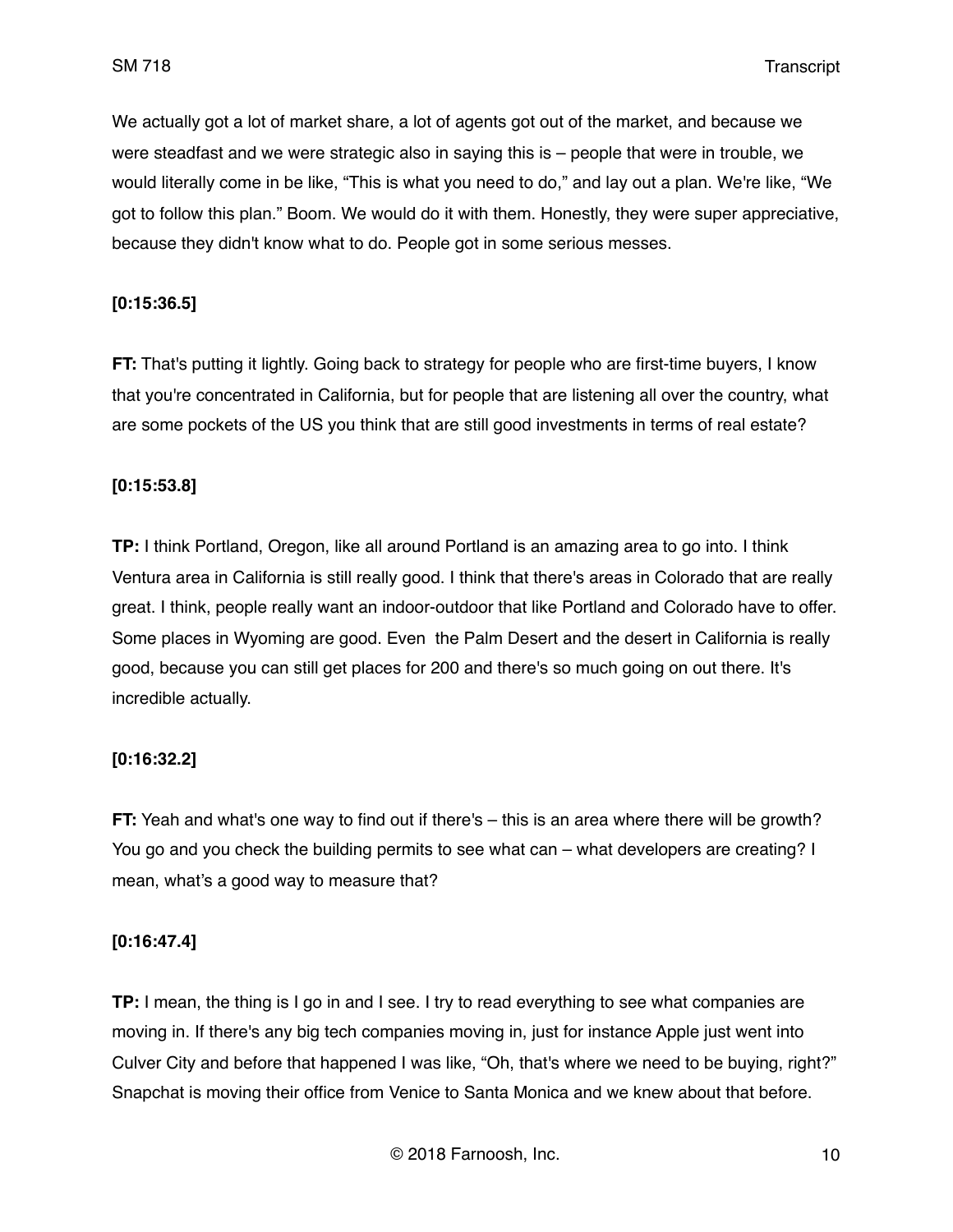Really, what I do is I just do a ton of research. I read, read, read, read, read and see what companies are going in, because the jobs are going to bring the people in, right? I think that that's important to have a leg up on that. Because over building can be bad actually. Utah had some of that major over-building and the market went down for a while in Salt Lake City.

**[0:17:28.8]**

**FT:** Brooklyn.

**[0:17:30.3]**

**TP:** Exactly.

**[0:17:30.5]**

**FT:** I live in Brooklyn and it's thriving in many ways, but I think that developers got a little too condo happy and there's just over bill. A lot of it is luxury rental and I feel if you're going to spend \$8,500 a month on a luxury condo unit, you might and you can afford, it you're probably at the point where you now can buy something.

# **[0:17:55.2]**

**TP:** Right, right. Sometimes, it doesn't make sense.

# **[0:17:58.7]**

**FT:** Right. You can buy something for – and have a much smaller monthly payment if you can – Of course, you'll need a down payment, but what would you say is something that right now you're currently saving up for a big-ticket item? This is a question we ask now of our guests sponsored by Chase Slate. Yeah, what's a big-ticket item that you're really excited to purchase in the near future?

### **[0:18:21.9]**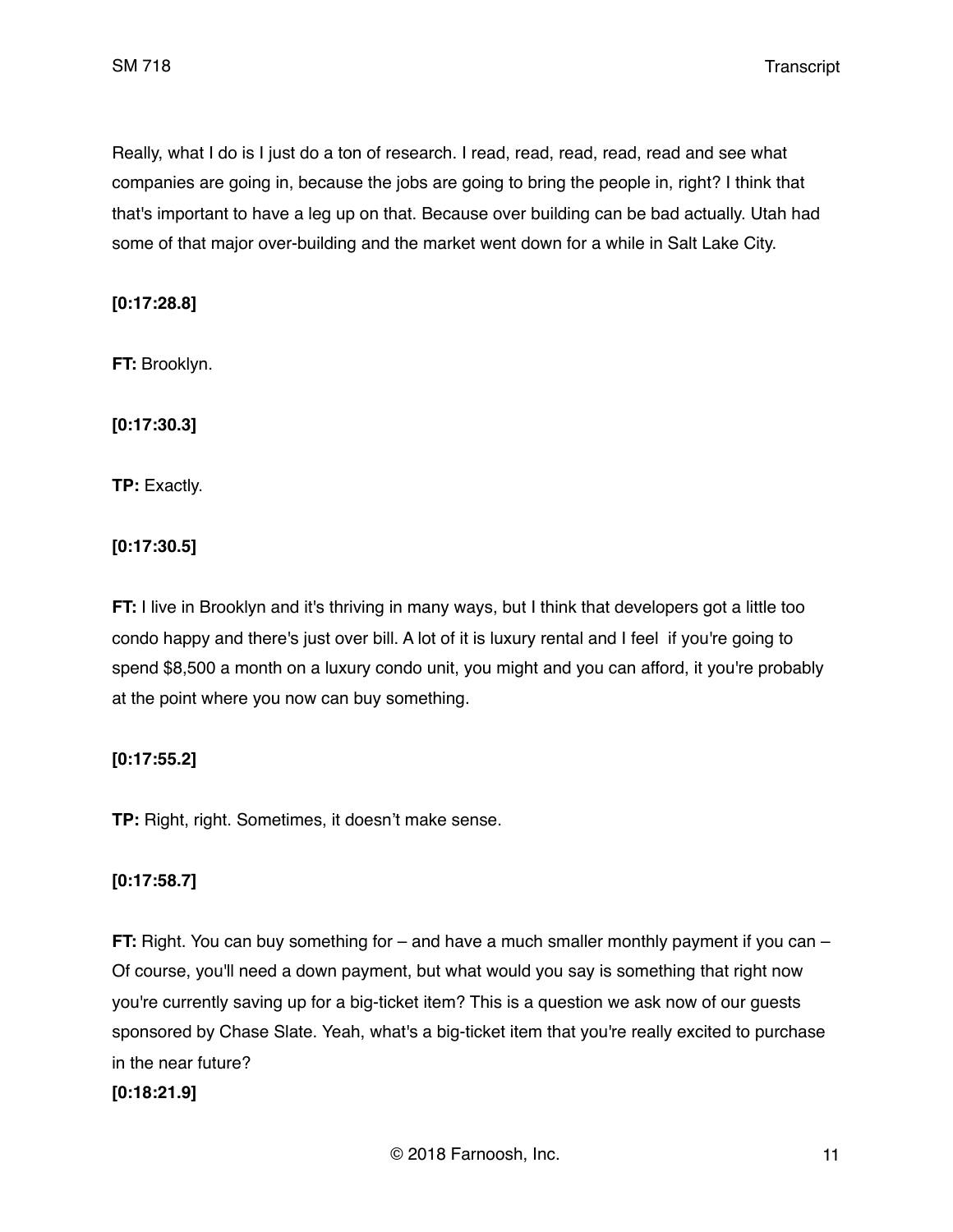**TP:** I'm not a big shopper, to be honest with you. The biggest thing that I buy is I buy all my – I buy buildings. Mine is I actually get ready, because we are having a little bit of a market correction, so I save up money because I like to buy within market corrections. I would say, I'm saving money to buy a building and I really want to take my family, all four of my kids on a trip to Europe this summer. Those are my two items.

## **[0:18:50.2]**

**FT:** That's nice. I know traveling with four kids, I can't be inexpensive. Where are you thinking of going?

### **[0:18:59.1]**

**TP:** They want to go to Croatia and Greece.

**[0:19:01.4]**

**FT:** What are their ages?

### **[0:19:03.6]**

**TP:** 14, 11 and two six-year-olds.

### **[0:19:06.9]**

**FT:** Oh, twins.

### **[0:19:06.8]**

**TP:** The six-year-olds don't care. They just want to go.

**[0:19:10.7]**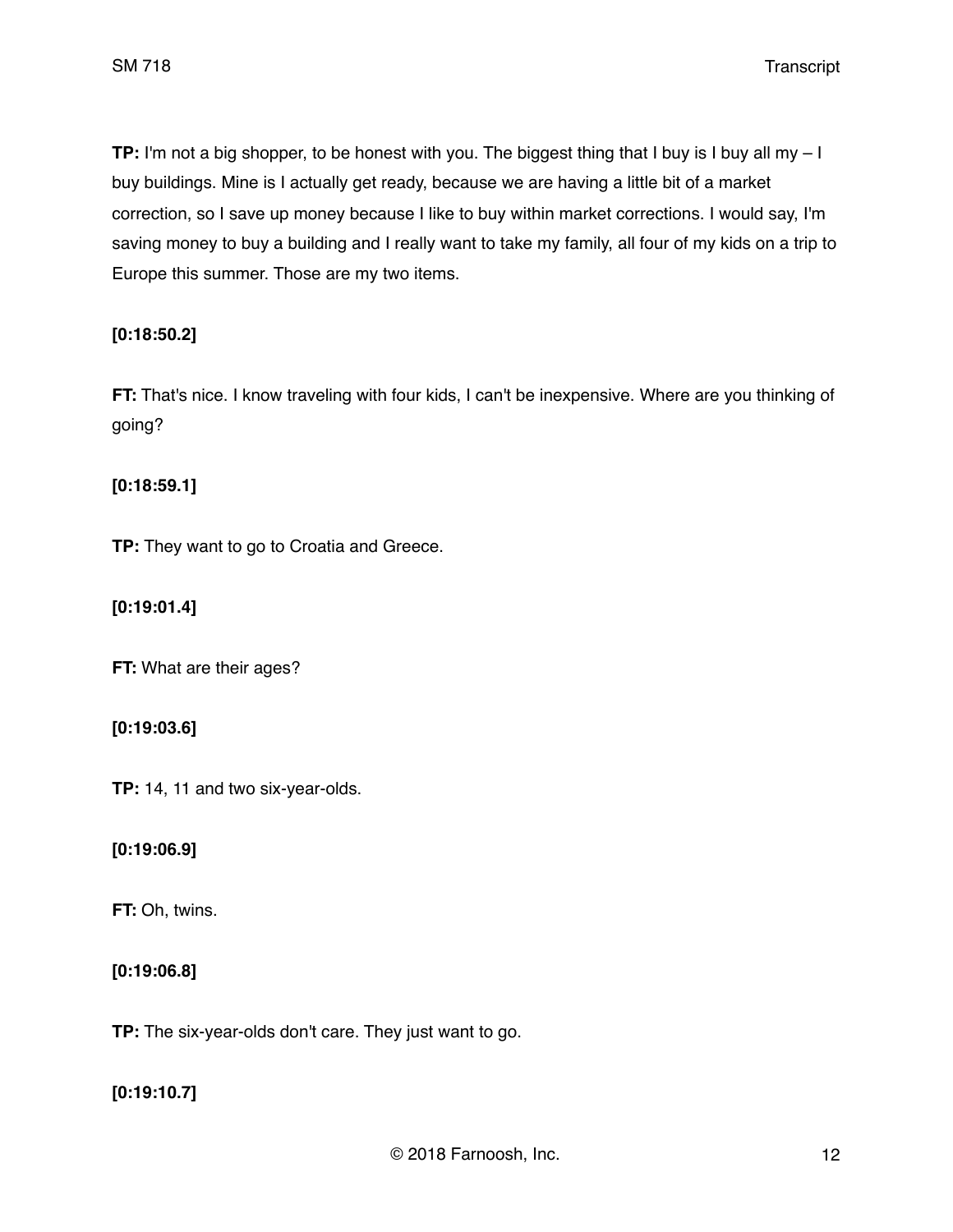**FT:** They just want to go along for the ride. That's cute. What would you say was your so money moment in your career so far? Was there a was there a moment when your career went from good to great? What was that time?

### **[0:19:28.5]**

**TP:** It was funny. It was actually my first year and I remember I worked at Remax. There was this huge – they had this banquet, this big banquets and I never went to those, but I did this time. They were talking about this person that was like – they were like, "Oh, and then they sold 33 million dollars of real estate and they made \$700,000." I was like, "Who is this person? All of a sudden they said my name. I was like, "I didn't even realize I did all that." It was literally my first year of real estate. I thought, "I made \$700,000 my first year doing this. I think I'm really good at this." That was it.

## **[0:20:03.1]**

**FT:** Was it scary to venture out on your own?

### **[0:20:05.2]**

**TP:** No, because when I start at Remax I actually didn't even use any of their logos or anything, so I was basically on my own just using their insurance, because I didn't realize that I could just go buy my own insurance. When I realized I could, I was like, "Oh, well I'll just do that and start my own company." That's what I did.

# **[0:20:20.7]**

**FT:** What were those first years like? As many people who listen to this show, they're thinking about starting their own business, they're already in the infancy of it, and it can be a really scrappy time. Do you remember that time well in terms of how you made your money work for you? I don't know, maybe it all just came raining the first day.

### **[0:20:40.3]**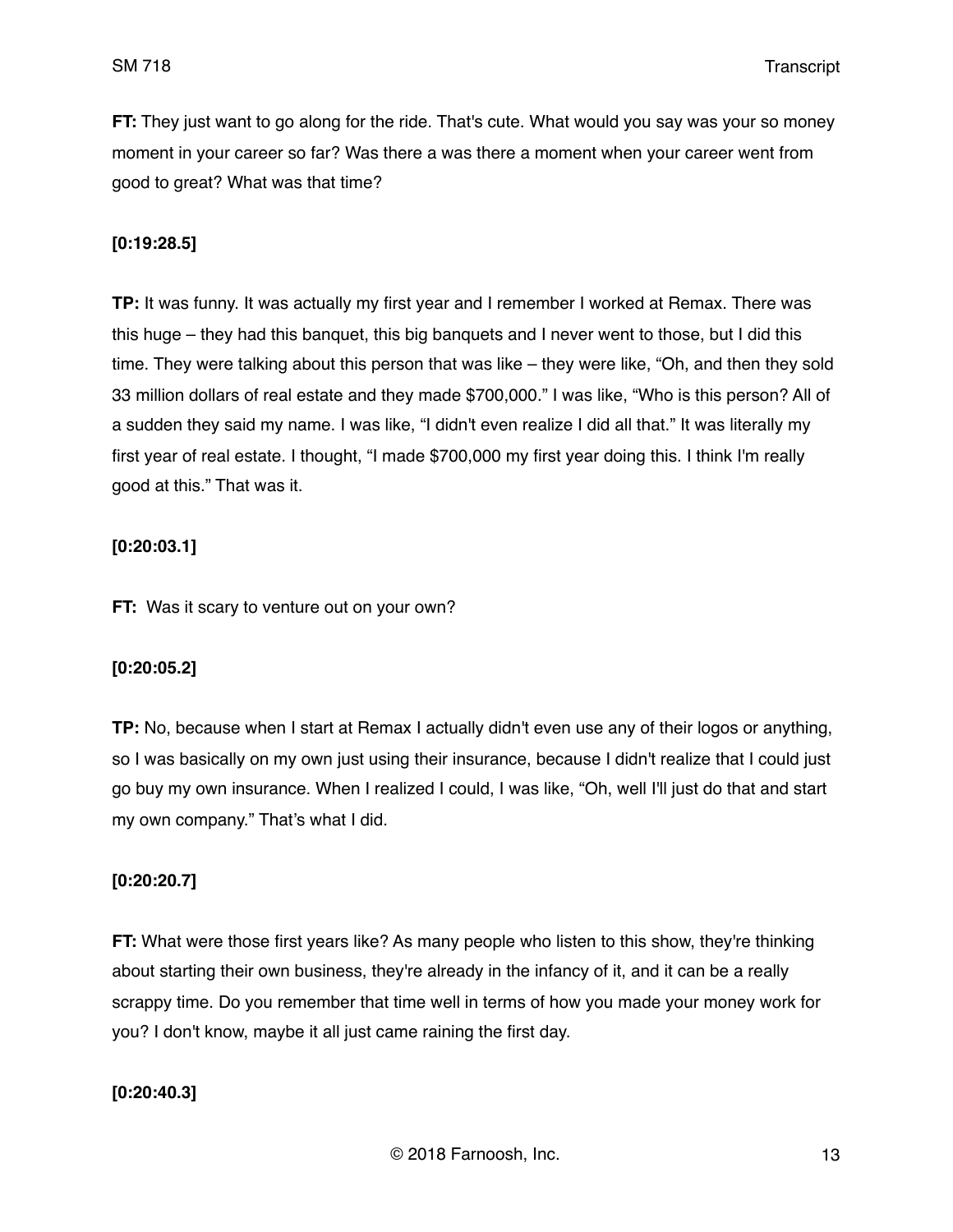**TP:** Here is the thing is you have to spend money to make money. People forget that. The money that I made, I would I would buy gifts, I would buy Starbucks cards for – if I sold a condo and a building, I would buy – then a 100 people in there, I'd buy \$10.00 Starbucks cards for everybody thanking them for allowing me to selling their building.

If I would make some money, I would spend it and I would say hi to everyone. Honestly, I would just – I worked a lot. You work a lot and you work smartly. I mean, I was putting up my own signs with my baby in the backseat and I was jumping out of the car and throwing him down and running through town that way. It was definitely a lot of work.

#### **[0:21:20.8]**

**FT:** I think becoming a mom gives you this newly-found grit, right? You have to now make a living, because your livelihood and your children's livelihood depends on it. How much did that factor into your success?

### **[0:21:33.7]**

**TP:** I mean, it was probably the biggest factor as an – I call my first child the golden child, because it was like when I saw her, all I could think about was I have to support this little one for the rest of my life and I want her to have an amazing life. I also want to show her what it's like to work, because I think for me that was important to show my kids this is what it is. It's not easy to make a dollar. You do everything. You clean up. I mean, if I go to a house and there's literally dog poop everywhere, guess who's cleaning it? I am.

#### **[0:22:06.6]**

**FT:** Still? Still to this day?

### **[0:22:08.9]**

**TP:** Yeah. I don't care. Yeah, I will.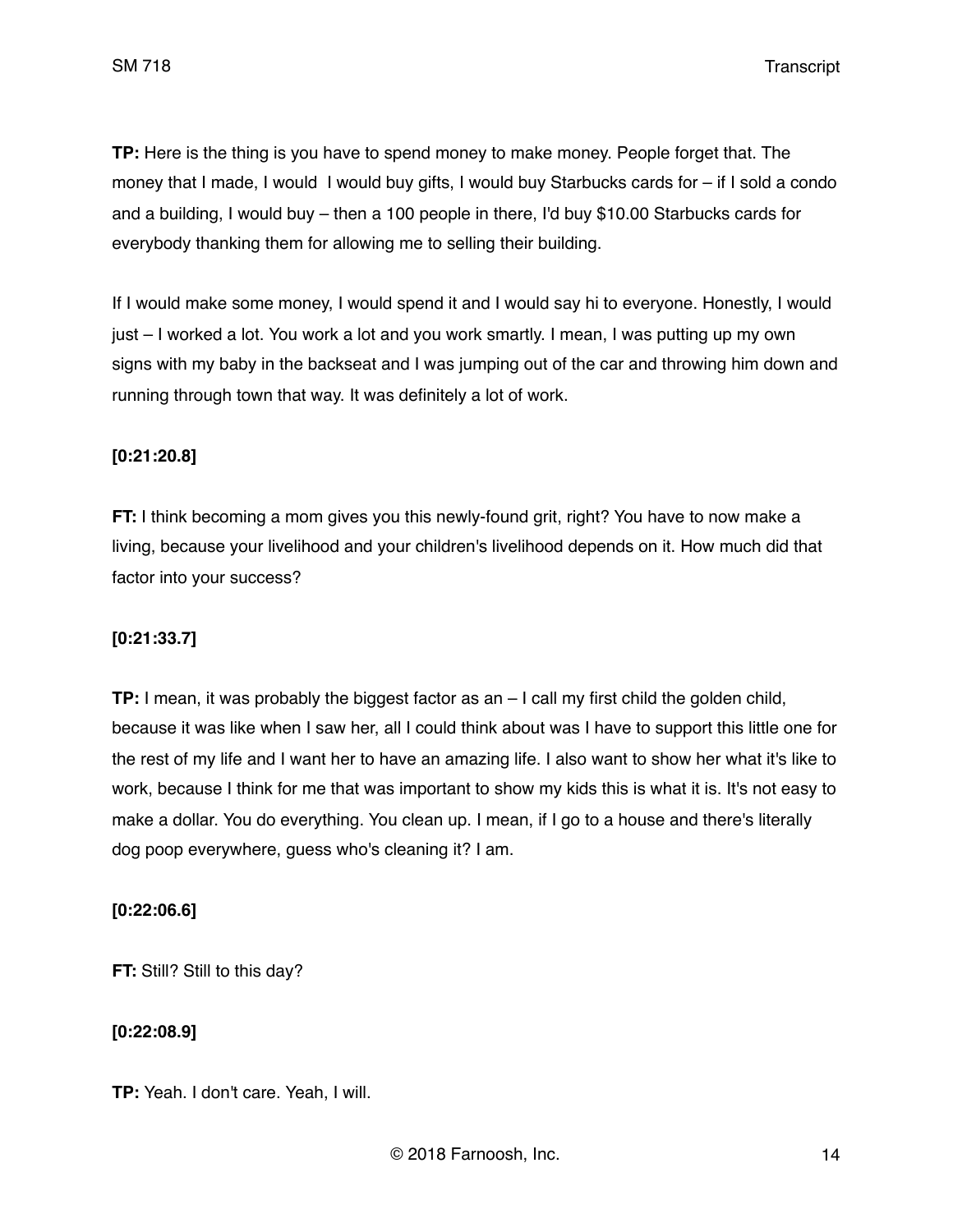# **[0:22:12.8]**

**FT:** You're in it to win it. What can I say? Yeah.

# **[0:22:17.8]**

**TP:** Good breathing. We're good.

# **[0:22:19.5]**

**FT:** What is a money habit that you practice Tami, like a practice that you have that's maybe weekly or quarterly that you do with your finances that helps to keep things rolling?

# **[0:22:31.0]**

**TP:** One of the couple things that I do is I always want to make a big decision on buying something, I would sleep on it. I always actually too - I think it's really important to look for the best deal. A lot of times you can buy a pair of pants, but you can find them for \$30 less. I always just do a do research and say, "What is this? What can I buy this for and what can I do?" Not spending frivolously. I mean I just started flying first-class and only by myself last year. I was like, "I'll just fly coach. I don't care."

# **[0:23:04.7]**

**FT:** That's interesting, because it seems if I was someone who had a three billion dollar company, I might splurge a lot or at least a little. Do you have any splurges?

# **[0:23:14.0]**

**TP:** I give a lot of money back to charities, so I do that. I've given over a million dollars back. Basically I have a program called life change warrior and I take homeless women and I teach them to fish basically. Then I fund one of their dreams. That's my splurge and that that's about a \$150,000 a year, at least I spend on that.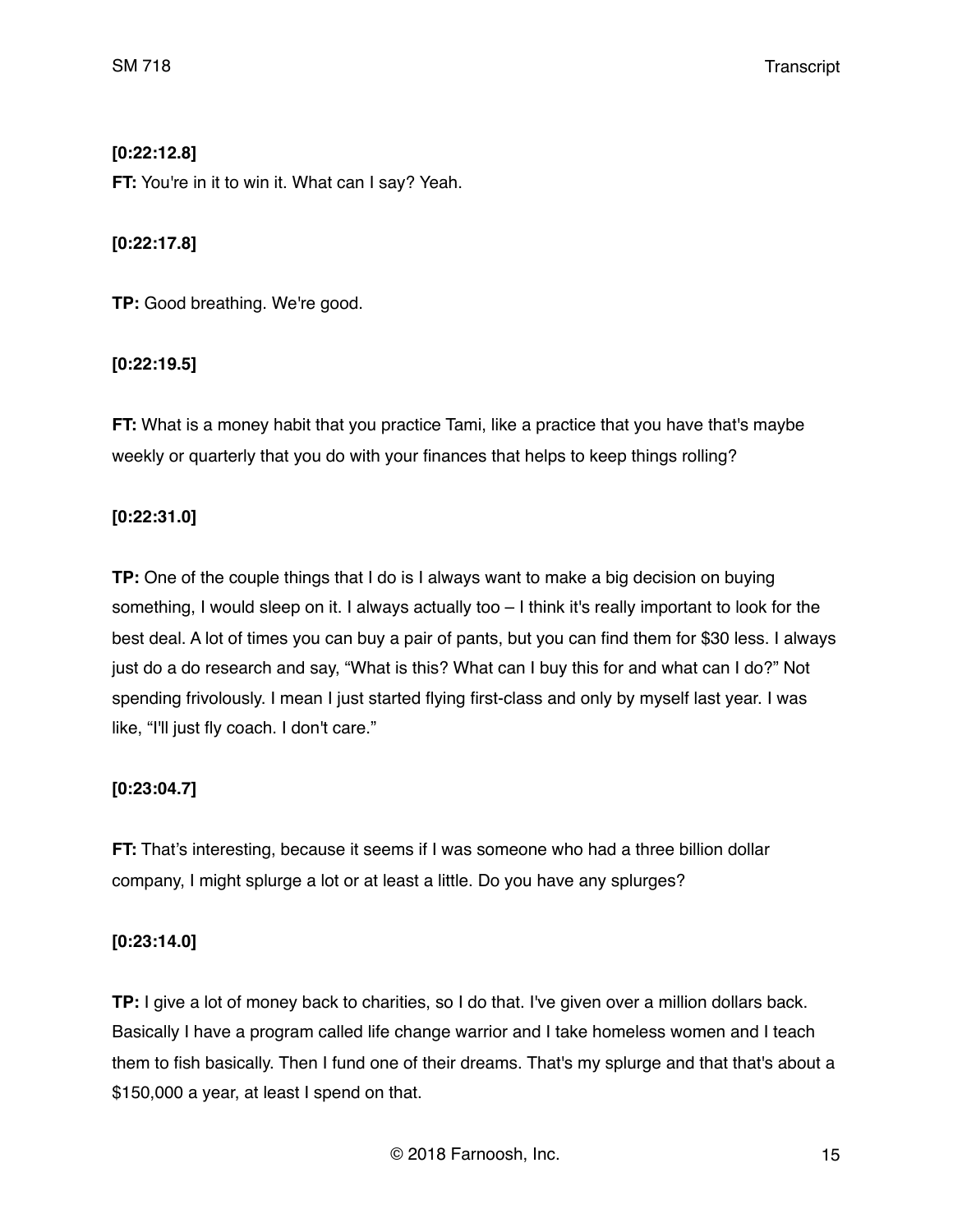# **[0:23:37.2]**

**FT:** Tami let's do some so money fill-in-the-blanks. This is when I start a sentence and then you just finish it, first thing that comes to mind.

### **[0:23:43.3]**

**TP:** Okay. If I won the lottery tomorrow, let's say you want a 100 million. Someone in New York I think just 450 million dollars in the mega whatever drawings. Can you imagine? Okay, so if that was you, the first thing I would do is \_\_\_\_.

## **[0:24:00.5]**

**TP:** I would give it to charity for the homeless in LA. We have a huge homeless problem here and I'd love to help with that.

# **[0:24:06.3]**

**FT:** One thing I spend on that makes my life easier, or better, or both is \_\_\_\_.

# **[0:24:11.6]**

**TP:** I have an awesome nanny and I have a full-time cleaning person that I love, because I don't clean.

### **[0:24:18.6]**

**FT:** You've cloned yourself domestically and in all sorts of ways.

### **[0:24:22.8]**

**TP:** She's you and your wife.